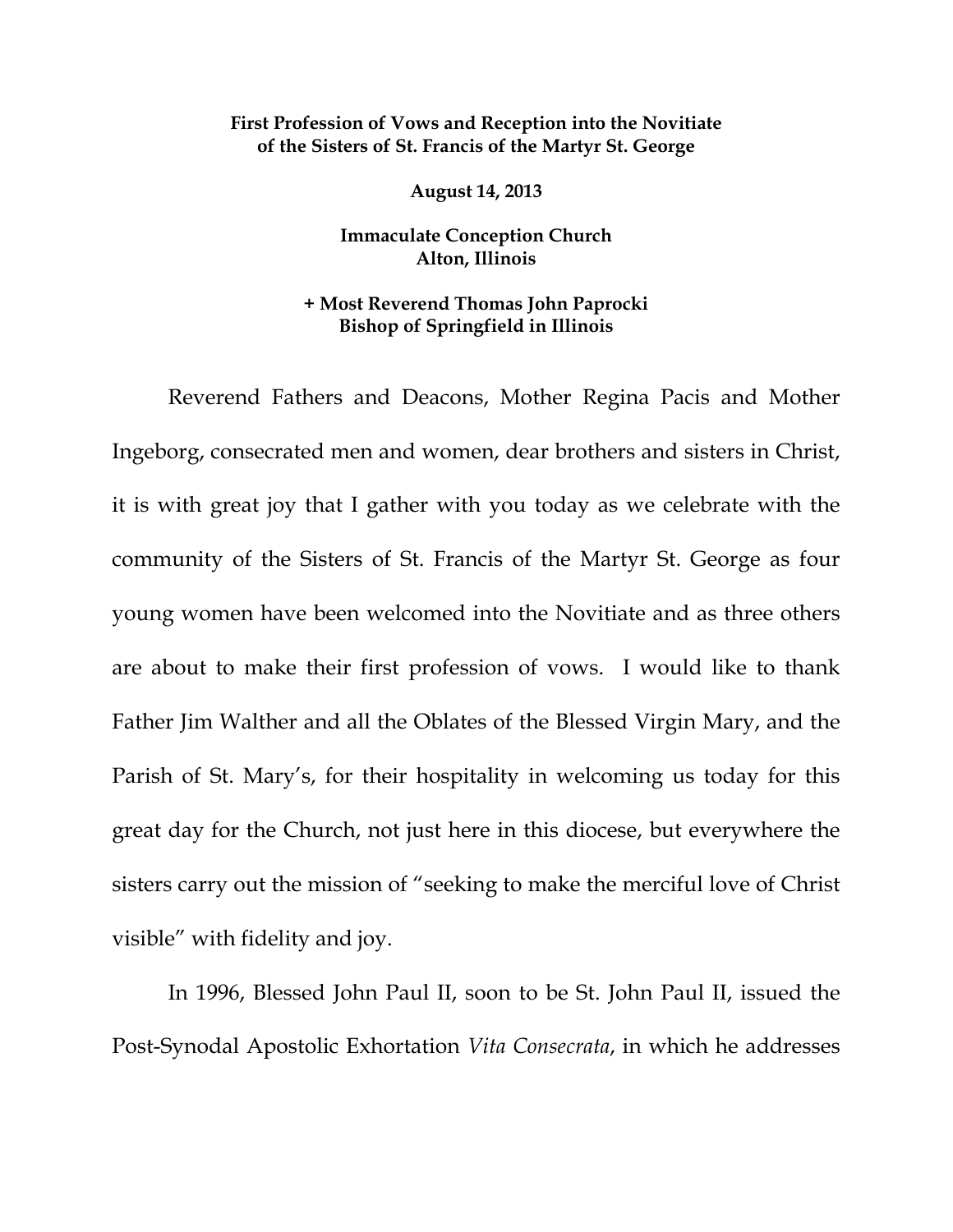the consecrated life and its mission in the Church and in the world. In the

conclusion of that document, he makes the following observation:

Many people today are puzzled and ask: What is the point of the consecrated life? Why embrace this kind of life, when there are so many urgent needs in the areas of charity and of evangelization itself, to which one can respond even without assuming the particular commitments of the consecrated life? Is the consecrated life not a kind of "waste" of human energies which might be used more efficiently for a greater good, for the benefit of humanity and the Church?1

In our modern society, there is a strong emphasis on getting things done with greater speed and efficiency. Whenever we identify something which appears to be slowing the process down, or when an element of the process seems to be beyond what is needed to get the job done as quickly and easily as possible, it is deemed unnecessary and a "waste." It is this mindset, so prevalent in our world today, which tends to look upon religious life as somehow inefficient and, to some extent, no longer necessary for the Church in her role of charity and evangelization. Knowing this to be untrue, we take the opportunity today to reflect on how the religious life which you have entered into is far from being a waste.

 On a purely practical level, it is true that any Christian can do the "work" that you do, for all of the members of the Church are called to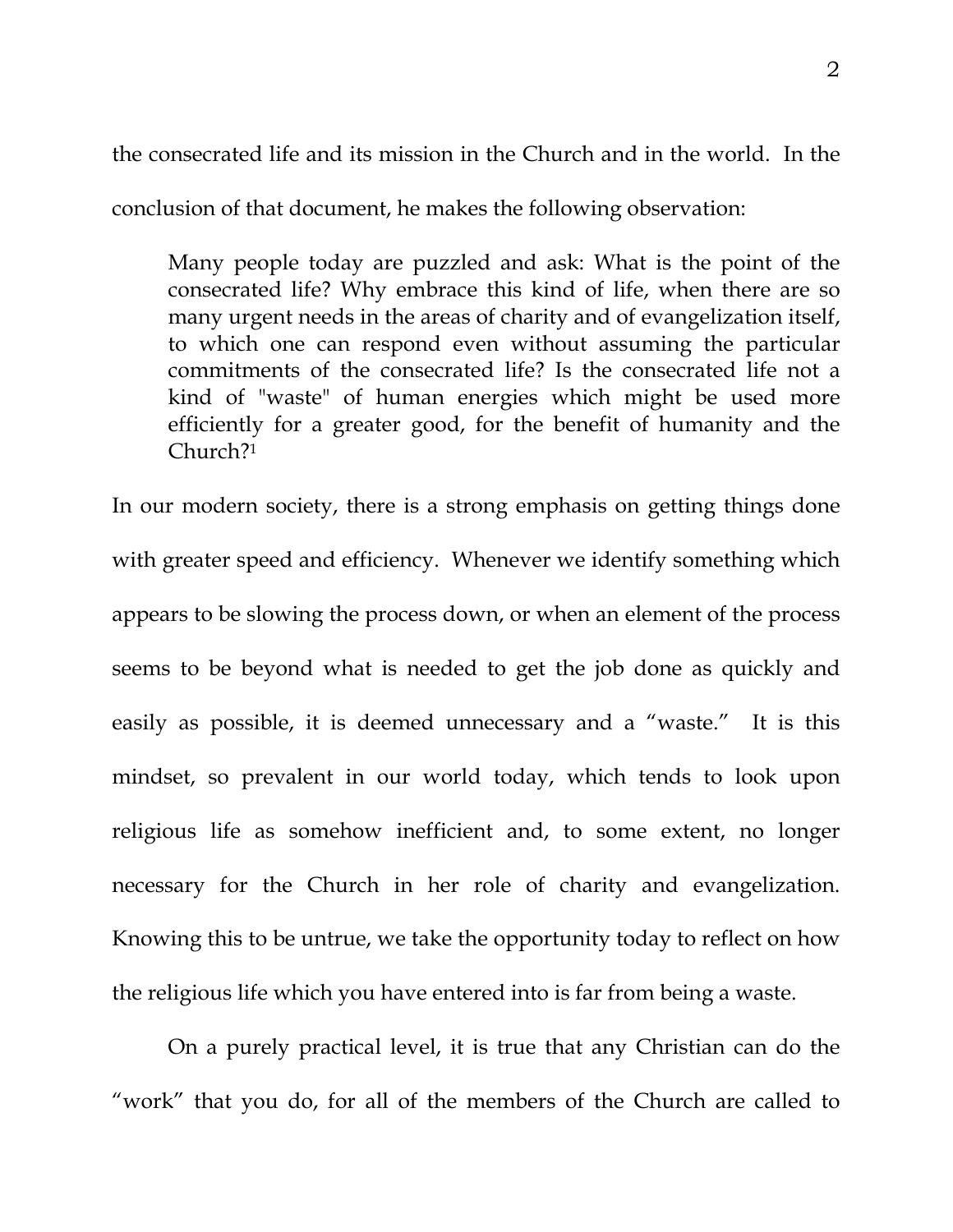participate in apostolic tasks of the Church, as the Second Vatican Ecumenical Council reminds us.2 But this universal call to the apostolate does not render the need for those consecrated in religious life to be unnecessary. Rather, the witness that you give by living out your vocation is a blessing and a benefit to the entire Church in many ways. Drawing upon our readings for today, I would like to reflect on how it is that your participation in religious life is invaluable to the life of the Church.

 Let us begin by considering the call that you have received. In the Gospel, we hear Jesus speaking to His disciples and He reminds them of something very important when He tells them: "It was not you who chose me, but I who chose you." (Jn 15:16) It is Christ who has called you to this life, not the other way around. Of course, you are called to cooperate in responding to His invitation, but you must never forget that the initiative always comes from Him. The reason this is so important is because it frees us from setting the parameters on how it is that you think your vocation should be lived out, a dangerous attitude to have in religious life. Our Holy Father, Pope Francis commented on this dynamic in an address he gave this past May to a group of Women Religious Superiors. He told the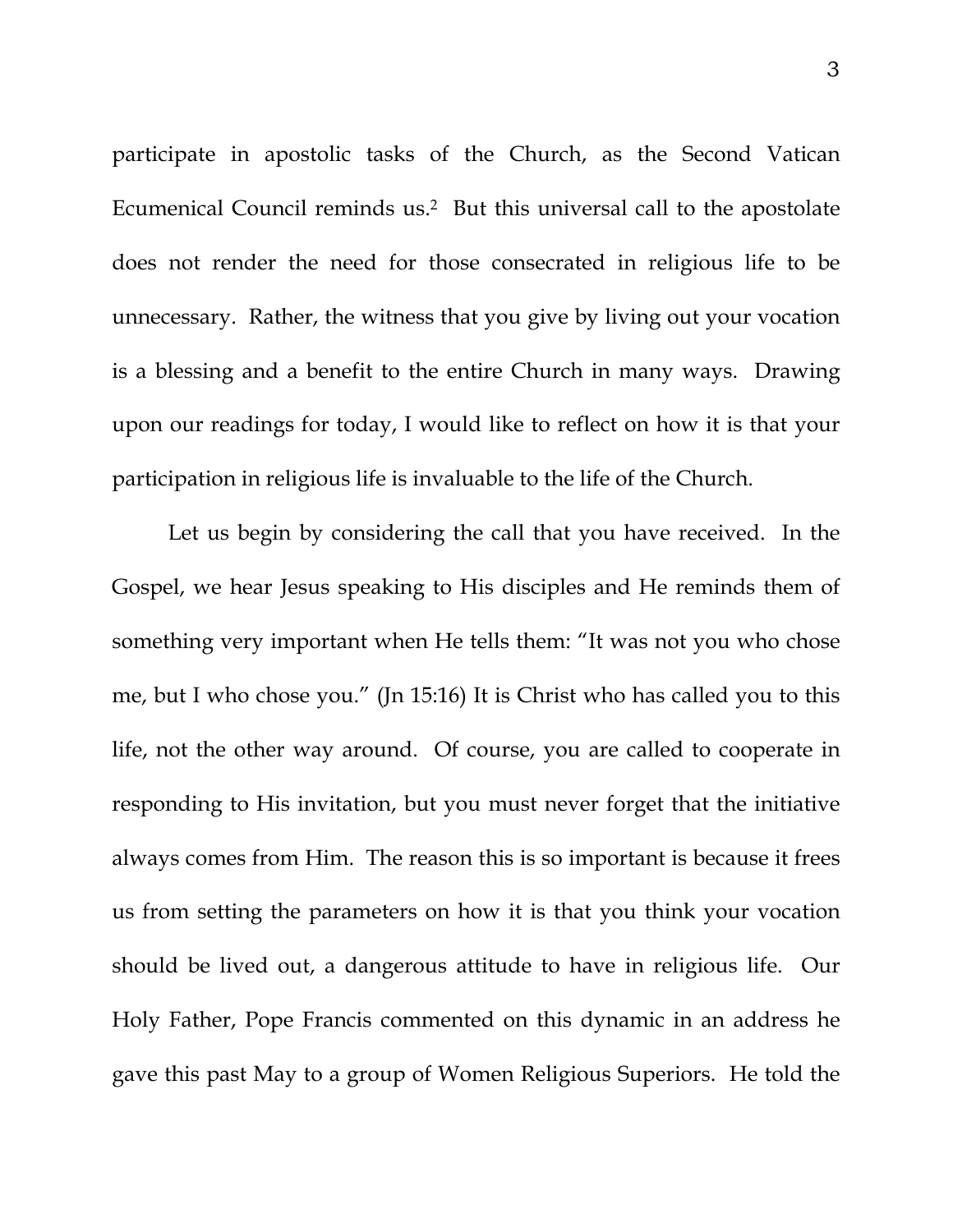sisters that: "It is Christ who has called you to follow him in the consecrated life and this means to continually engage in an 'exodus' from yourselves to center your existence on Christ and on his Gospel, on the will of God, divesting yourselves of your plans, to be able to say with Saint Paul: 'It is no longer I who live, but Christ who lives in me. (Galatians 2:20).3 This notion of an exodus from the self is important to be mindful of as you are in your early years of religious life. By submitting to this exodus from yourselves, joyfully and serenely accepting the sacrifices and renunciations that come with putting your will aside in favor of God's will, you will be preparing yourself for a more freeing and enriching experience of religious life because you will realize that it is not about you and what you think is best, but that it is all about Christ who truly knows what is best. St. Paul, in the first reading from his letter to the Philippians, uses the language of being taken possession of by Christ, something that can only happen by letting go of our will and surrendering our whole being to Him, which is at the heart of what religious life is all about.

 This openness to being led by Christ in an unconditional way highlights the value of the vow of obedience which is one of the three vows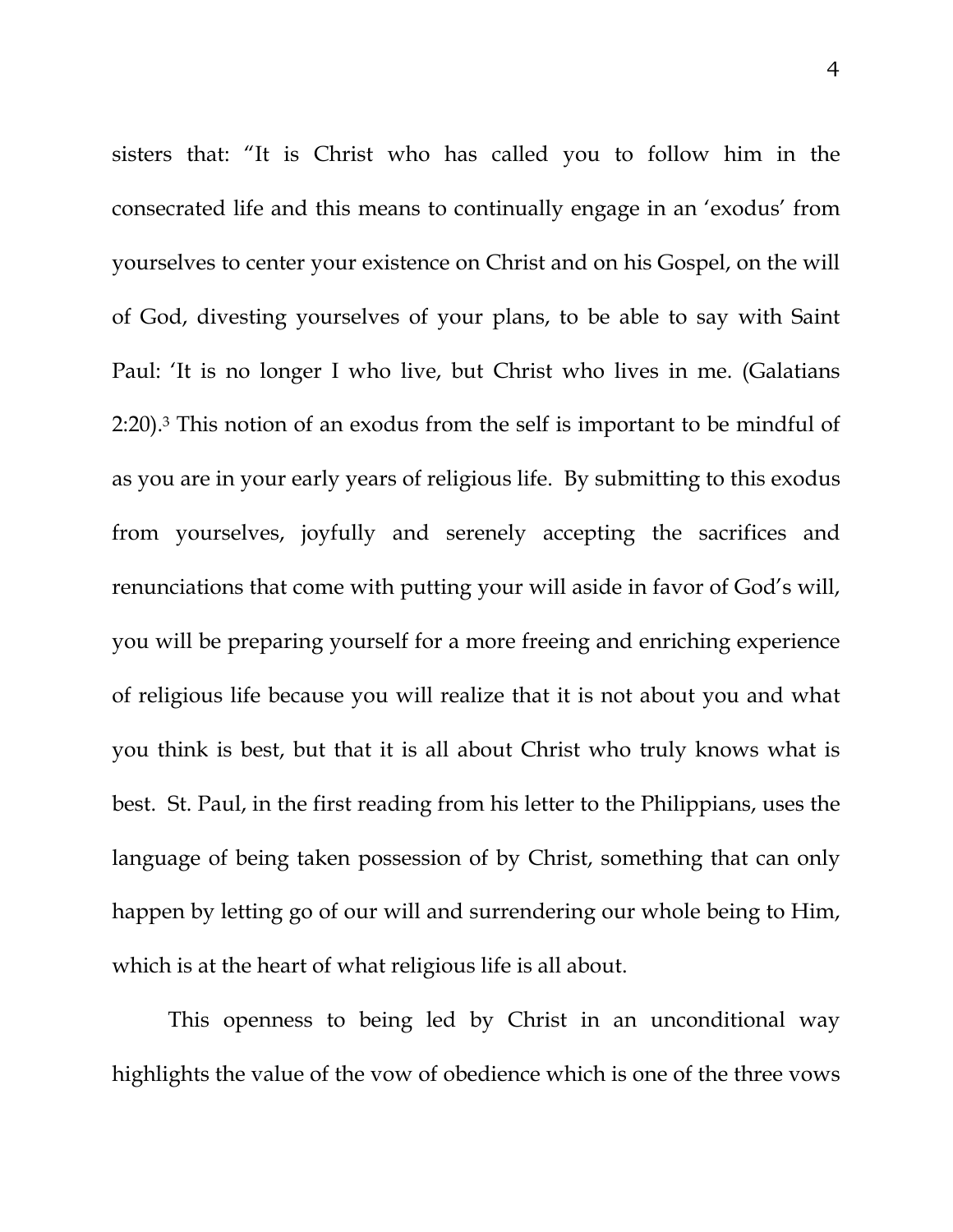taken as a part of religious life. Obedience is manifested in various ways in the life of a religious. First and foremost it involves obedience to Christ and His will in your life. One of the ways of assuring that you are being obedient to Christ in your lives is to be obedient to the Church. We know that Christ has founded His Church in order to continue His mission in the world until His return at the end of time. As a result, following Christ necessarily means following the Church and that by following the Church, we can be certain that we are following Christ. Obedience to the Magisterium of the Church will free you to follow the truth of the Gospel and faithfully proclaim it in all of your activities. Finally, you are called to be obedient to your religious community. By submitting yourself to the direction of your superiors, you freely accept the will of God as it is expressed through them to make use of you in a way that is best suited for the good of the community and the Church. All of these expressions of obedience, contrary to popular belief, are a source of great freedom which allows you to be a more docile instrument in the hands of our Lord as your serve His Church.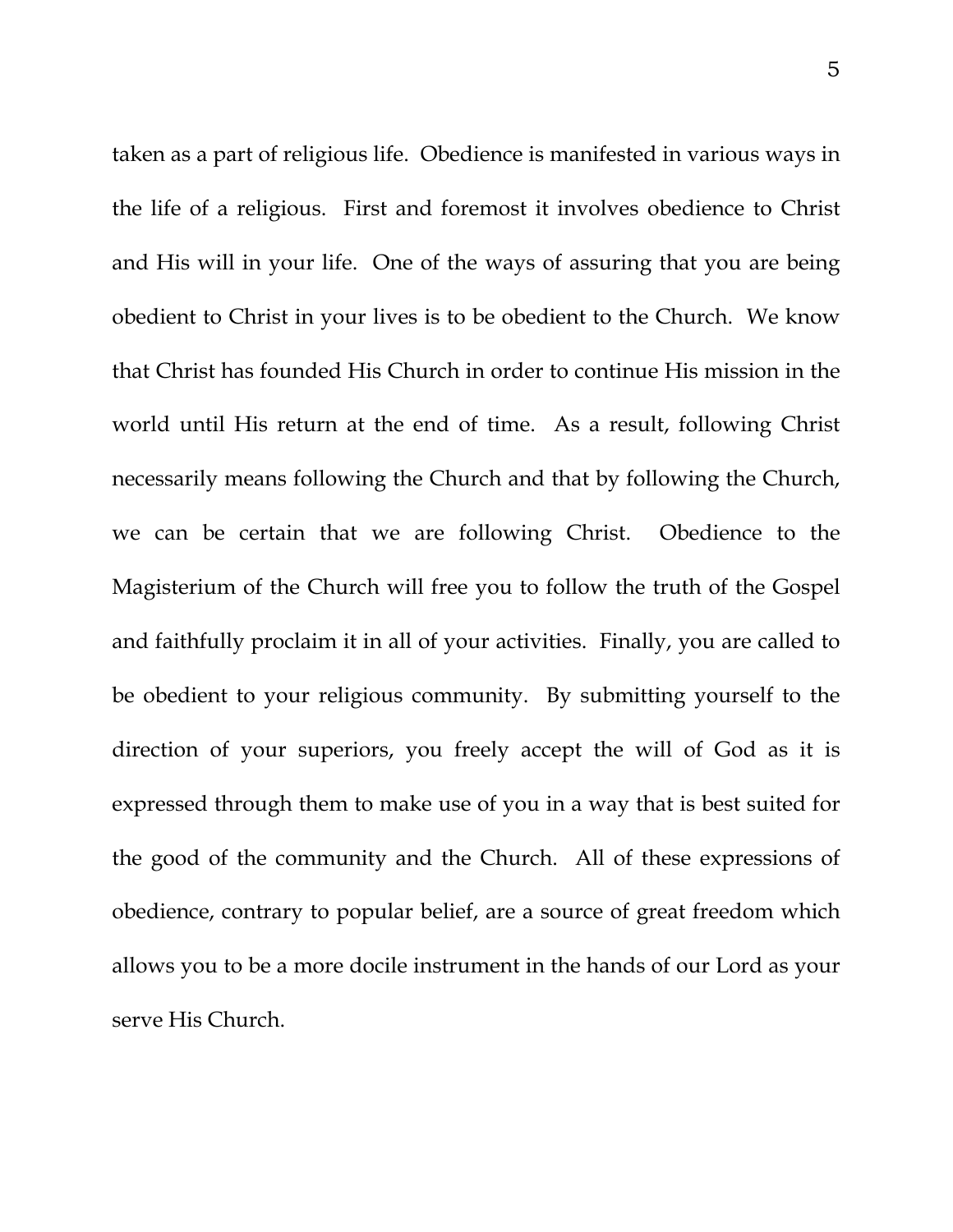These reflections lead us to see how your witness of religious consecration is of great value to the Church. Many of the principles behind the living out of the religious life seem to fly in the face of the values of our modern world. In a society which exalts human autonomy and the power to choose one's direction in life, your witness proposes something different. You show that there is another way, a way which involves rearranging the order of things and placing Christ first and not yourselves, letting yourselves be guided completely by Him, trusting that the plan that He has is always better than anything you could dream of. It is an encouragement, especially to young people, to say "yes, let it be done to me" as the Blessed Virgin Mary proclaimed her "*fiat*" to the Archangel Gabriel, to have the courage to let Christ be at the center of their lives, to follow Him with trust and confidence, knowing that He loves them and will not lead them to disappointment, but will lead them to a life of true peace, true joy, and true fulfillment. Your witness of obedience, especially to the Church, sends a powerful message to the faithful that the Church is our Mother who cares for us. She helps us to navigate the challenges and errors of this world in order to deliver us safely to our final destination. In a world that has